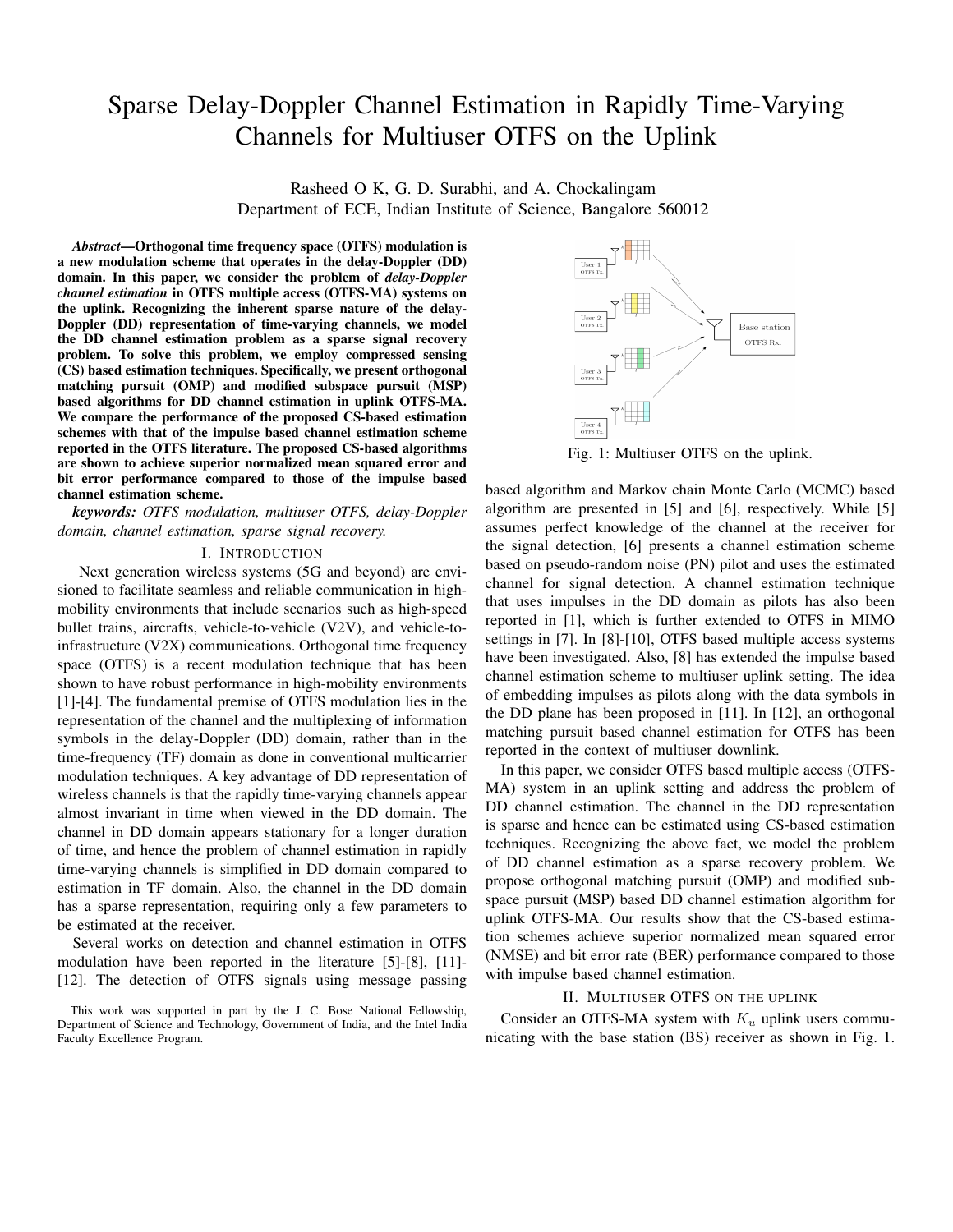Each user is equipped with a single transmit antenna and OTFS modulation is employed for uplink transmission. The receiver at the BS is equipped with a single receive antenna. The information bits from different users are multiplexed on an  $N \times M$  delay-Doppler grid  $\Gamma$ , given by

$$
\Gamma = \{ (\frac{k}{NT}, \frac{l}{M\Delta f}), k = 0, 1, \cdots, N - 1, l = 0, 1, \cdots, M - 1 \}, (1)
$$

where 1*/NT* and 1*/M*∆*f* are the resolutions of the Doppler shift and the delay shift, respectively, with *N* being the number of Doppler bins and *M* being the number delay bins. Let  $\tau_{\text{max}}$  denote the maximum delay spread and *ν*max the maximum Doppler spread of the multiuser channel. Then, the ∆*f* is chosen such that  $\nu_{\text{max}} < \Delta f < 1/\tau_{\text{max}}$  is satisfied. As in [8], we call a bin on the DD grid  $\Gamma$  as a DD resource block (DDRB). Let  $x_u[k, l]$ ,  $k = 0, 1, \cdots N - 1, l = 0, 1, \cdots M - 1,$  and  $u = 0, 1, \cdots K_u - 1$ denote the information symbol transmitted by the *u*th user on  $(k, l)$ th DDRB, such that  $x_u[k, l] \in A$ , where A is a modulation alphabet.

The information symbols of *u*th user  $x<sub>u</sub>[k, l]$  are mapped from the DD domain to the TF domain using inverse symplectic finite Fourier transform (ISFFT). The modulated TF signal corresponding to the *u*th user is given by

$$
X_u[n,m] = \frac{1}{\sqrt{MN}} \sum_{k=0}^{N-1} \sum_{l=0}^{M-1} x_u[k,l] e^{j2\pi \left(\frac{nk}{N} - \frac{ml}{M}\right)}.
$$
 (2)

The obtained TF signal is then transformed to the time domain using Heisenberg transform for transmission over the time-varying channel. The transmitted time domain signal of the *u*th user is given by

$$
x_u(t) = \sum_{n=0}^{N-1} \sum_{m=0}^{M-1} X_u[n,m] g_{tx}(t - nT) e^{j2\pi m \Delta f(t - nT)}, \quad (3)
$$

where  $g_{tx}(t)$  denotes the transmit pulse.

The channel in OTFS modulation is represented in the DD domain whose complex baseband channel response for the *u*th user is denoted by  $h_u(\tau, \nu)$ , where  $\tau$  denotes delay and  $\nu$  denotes the Doppler shift. The transmitted signal  $x<sub>u</sub>(t)$  experiences the rapidly time-varying channel before it is received at the BS. The received time domain signal  $y(t)$  at the BS is given by

$$
y(t) = \sum_{u=0}^{K_u - 1} \int_{\nu} \int_{\tau} h_u(\tau, \nu) x_u(t - \tau) e^{j2\pi \nu (t - \tau)} d\tau d\nu + n(t), \tag{4}
$$

where  $n(t)$  denotes the additive white Gaussian noise at the receiver. The received signal is transformed back to the DD domain by first taking it to the TF domain using Wigner transform and then to the DD domain by using symplectic finite Fourier transform (SFFT). The TF signal obtained as the output of the Wigner transform is given by

$$
Y[n,m] = A_{g_{rx},y}(t,f)|_{t=nT,f=m\Delta f},
$$
\n(5)

where  $g_{rx}(t)$  denotes the receive pulse shape and  $A_{g_{rx},y}(t,f)$ denotes the cross-ambiguity function given by

$$
A_{g_{rx},y}(t,f) = \int g_{rx}^*(t'-t)y(t')e^{-j2\pi f(t'-t)}\mathrm{d}t'.\tag{6}
$$

The transmit and receive pulses,  $g_{tx}(t)$  and  $g_{rx}(t)$ , are designed such that the biorthogonality and robustness conditions are satisfied [4]. The received signal in the DD domain after SFFT on the TF signal  $Y[n, m]$  is given by

$$
y[k,l] = \frac{1}{\sqrt{MN}} \sum_{k=0}^{N-1} \sum_{l=0}^{M-1} Y[n,m] e^{-j2\pi \left(\frac{nk}{N} - \frac{ml}{M}\right)}.
$$
 (7)

Let  $h_u(\tau, \nu)$  denote the DD channel corresponding to the *u*th user. If  $h_u(\tau, \nu)$  has finite support bounded by  $(\tau_{\text{max}}, \nu_{\text{max}})$ and if  $A_{g_{rx}g_{tx}}(t, f) = 0$  for  $t \in (nT - \tau_{\max}, nT + \tau_{\max})$ ,  $f \in (m\Delta f - \nu_{\text{max}}, m\Delta f + \nu_{\text{max}}), \ \forall (n, m) \neq (0, 0), \text{ the end-}$ to-end input-output relation in DD domain for the considered uplink OTFS-MA system can be written as

$$
y[k',l'] = \frac{1}{MN} \sum_{u=0}^{K_u-1} \sum_{k=0}^{N-1} \sum_{l=0}^{M-1} x_u[k,l] \cdot \tilde{h}_u[(k'-k)_N, (l'-l)_M] + n[k', l'],
$$
 (8)

where  $(.)_N$  denotes modulo-*N* operation,  $n[k', l']$  denotes the additive white Gaussian noise, and  $\tilde{h}_u(k, l)$  is as described in [4]. The 2D circular convolution of symbols transmitted by each user with the corresponding channel in (8) can be written in a vectorized form as in the case of single user setting in [5]. Denoting the OTFS symbol vector transmitted by *u*th user by  $\mathbf{x}_u \in \mathbb{C}^{MN \times 1}$  ( $\mathbf{x}_u|_{k \times N} = x_u[k, l]$ ) and the channel matrix of *uth* user by  $\mathbf{H}_u \in \mathbb{C}^{MN \times MN}$ , the input-output relation in uplink OTFS-MA can be written as [8]

$$
\mathbf{y} = \sum_{u=0}^{K_u - 1} \mathbf{H}_u \mathbf{x}_u + \mathbf{n},\tag{9}
$$

where  $y \in \mathbb{C}^{MN \times 1}$  is the received vector at the BS and **n** is the additive white Gaussian noise vector with  $n_{k+N} = n[k, l]$ .

The DDRBs in the delay-Doppler grid can be allocated to the uplink users in different ways [8]. Here, we consider an allocation scheme in which the users are multiplexed along the delay axis. That is, disjoint and contiguous bins along the delay axis are allocated to each user such that each user gets  $M/K_u$  columns of the DD grid for transmission. The DD grid of the *u*th user will have

$$
x_u[k, l] = \begin{cases} a \in \mathbb{A} & \text{if } k \in \{0, 1 \cdots, N-1\} \ \& \\ l \in \{u \frac{M}{K_u}, \cdots, (u+1) \frac{M}{K_u} - 1\} \\ 0 & \text{otherwise.} \end{cases} \tag{10}
$$

Figure 2 shows an illustration of the DDRB allocation on an  $N \times M = 16 \times 16$  delay-Doppler grid for  $K_u = 4$  users, where the users are allocated DDRBs along the delay axis.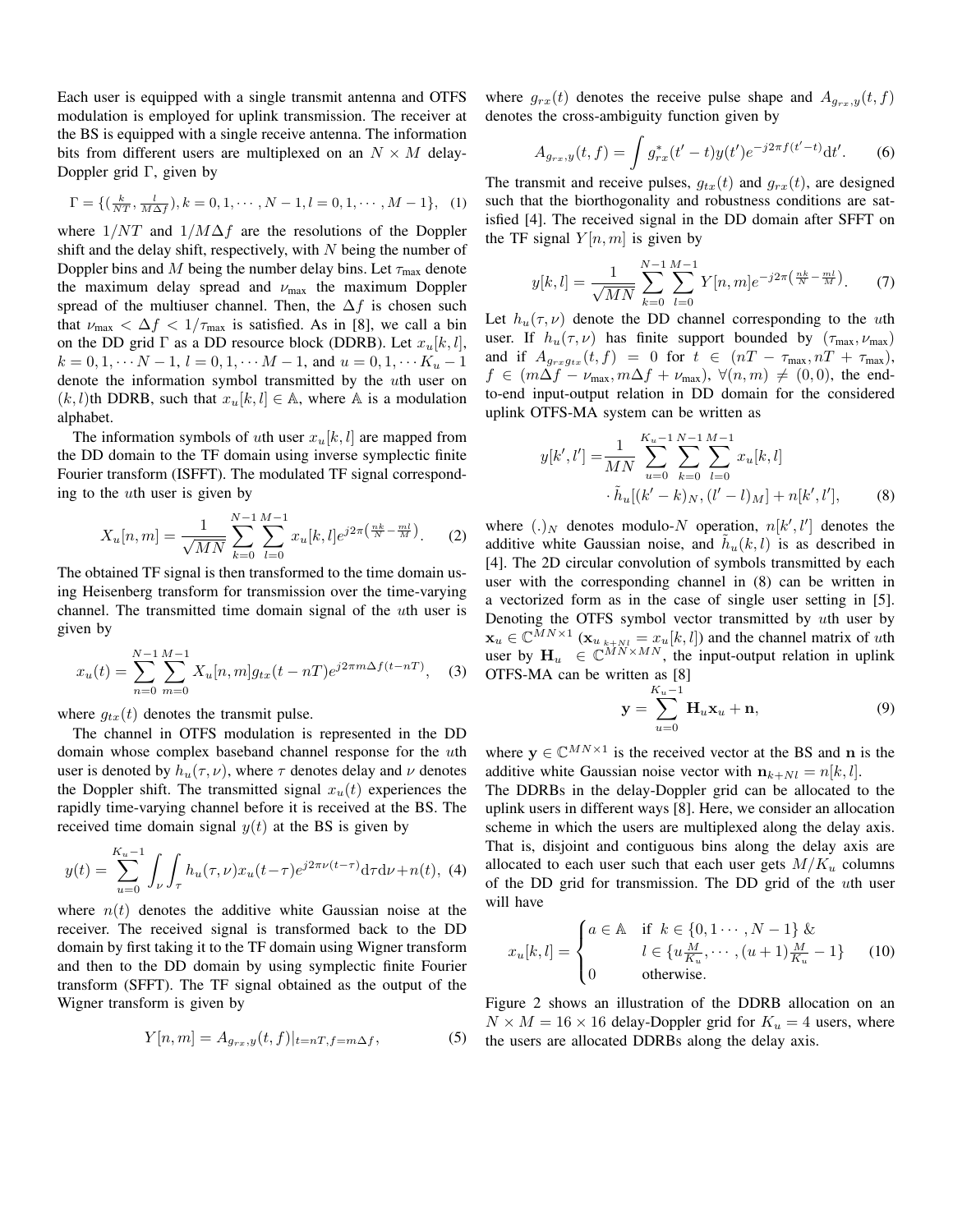

Fig. 2: DDRB allocation in  $N \times M$  DD grid along the delay axis.

#### III. SPARSE DELAY-DOPPLER CHANNEL ESTIMATION

In this section, we propose CS-based schemes for channel estimation in the DD domain for uplink OTFS-MA.

# *A. Impulse based DD channel estimation*

Impulse based channel estimation technique uses an impulse function  $\delta(k, l)$  in the DD domain as the pilot. The pilot corresponding to the *u*th user is an impulse denoted by  $\delta(k_u^p, l_u^p)$ , such that  $(k_u^p, l_u^p)$  is a DDRB allocated to the *u*th user for channel estimation [8]. Let  $x_p$  denote the pilot and '0' denote the guard symbol. The pilot corresponding to the *u*th user is allocated as

$$
x_u[k, l] = \begin{cases} x_p & k = k_u^p, l = l_u^p, \\ 0 & \text{otherwise.} \end{cases}
$$
 (11)

The interaction of pilot with the channel results in a twodimensional periodic convolution of the DD impulse response with the pilot. The received pilot in the DD domain corresponding to the *u*th user is given by

$$
y_u^p[k', l'] = \frac{1}{MN}\tilde{h}_u[(k'-k_u^p)_N, (l'-l_u^p)_M] + v[k', l'], \quad (12)
$$

which gives the estimate for the *u*th user's channel, where  $k' \in$  $\{0,\dotsb,N-1\}$  and  $l' \in \{l_u^p,\dotsb,l_u^p+\max_i \alpha_{u,i}\}$ , and  $\alpha_{u,i} =$  $M\Delta f_{\tau_{u,i}}$  and  $\tau_{u,i}$  denotes the delay of *i*th path in the *u*th user's channel.

## *B. DD channel estimation as sparse recovery problem*

The vectorized input-output relation in (9) can be rewritten in an alternate form as

$$
\mathbf{y} = \sum_{u=0}^{K_u - 1} \mathbf{X}_u \mathbf{h}_u + \mathbf{n},
$$
  
\n
$$
= [\mathbf{X}_0 \mathbf{X}_1 \cdots \mathbf{X}_{K_u - 1}] \begin{bmatrix} \mathbf{h}_0 \\ \mathbf{h}_1 \\ \vdots \\ \mathbf{h}_{K_u - 1} \end{bmatrix} + \mathbf{n},
$$
  
\n
$$
= \mathbf{X} \mathbf{h} + \mathbf{n},
$$
\n(13)

where  $h_u \in \mathbb{C}^{MN \times 1}$  denotes the equivalent DD channel of *u*th user in the vectorized form such that  $h_u$ <sub>k+*Nl*</sub> =  $h_u[k, l]$ and  $X_u \in \mathbb{C}^{MN \times MN}$  is obtained from (8). It is noted that the vectors  $h_u, u = 0, \ldots, K_u - 1$  are sparse with only *P* non-zeros out of the *NM* entries. Therefore, the channel **h** in (13) is a sparse vector with  $K_uP$  non-zeros out of the  $K_uNM$  entries of

the vector, leading to a sparsity factor of  $\frac{P}{NM}$ . For example, if  $N = M = 32$ ,  $P = 6$ , and  $K_u = 4$ , then the sparsity factor of the OTFS-MA channel **h** is  $\frac{P}{NM} = \frac{6}{32 \times 32} = \frac{6}{1024}$ . This inherent sparsity can be exploited to achieve efficient channel estimation in the DD domain using CS-based algorithms. The uplink OTFS-MA channel estimation problem can therefore be formulated as a sparse recovery problem as follows:

$$
\min \| \mathbf{h} \|_0 \quad \text{s.t} \quad \mathbf{y} = \mathbf{X} \mathbf{h} + \mathbf{n}.
$$
 (14)

If the number of paths *P* of the channel is known apriori, standard greedy sparse recovery algorithms such as orthogonal matching pursuit (OMP) [13] and subspace pursuit (SP) [14] can be used to solve (14) and estimate the channel **h**. However, we do not assume the knowledge of the number of paths in the channel. Although OMP can be readily modified to work without the knowledge of the sparsity, modifying the SP to work in the absence of the knowledge of sparsity is non-trivial. In the following subsections, we present OMP and modified SP algorithms for OTFS-MA uplink channel estimation.

# *C. OMP based DD channel estimation*

The OMP algorithm for uplink OTFS-MA channel estimation is listed in Algorithm 1. The algorithm takes the received

| Algorithm 1 OMP based uplink OTFS-MA channel estimation                 |
|-------------------------------------------------------------------------|
| 1: Inputs: $y, X, \epsilon$                                             |
| 2: Initialize: $k = 0$ , $h^0 = 0$ , $S^0 = \phi$ , $r^0 = y$           |
| 3: <b>while</b> $(\ \mathbf{r}^{k}\ _{2} > \epsilon)$<br>4: $k = k + 1$ |

| 5:             | $T^k$ = argmax $ \mathbf{X}^H \mathbf{r}^{k-1} $                   | $\triangleright$ Support estimation  |  |  |
|----------------|--------------------------------------------------------------------|--------------------------------------|--|--|
| 6 <sup>1</sup> | $S^k = S^{k-1} \cup T^k$                                           | $\triangleright$ Support update      |  |  |
| 7:             | $\mathbf{h}_{S^k} = \mathbf{X}_{S^k}^{\dagger} \mathbf{y}$         | $\triangleright$ Calculate non-zeros |  |  |
|                | 8: $\mathbf{r}^k = \mathbf{y} - \mathbf{X}_{S^k} \mathbf{h}_{S^k}$ | $\triangleright$ Residue update      |  |  |
| $9:$ end       |                                                                    |                                      |  |  |

10: Output: Estimated OTFS-MA uplink channel vector  $h_{S^k}$  =  $\mathbf{X}_{S^k}^{\mathsf{T}} \mathbf{y}$  and  $\mathbf{h}_{\bar{S^k}} = \mathbf{0}$ 

signal vector **y** and the pilot matrix **X** as the input. In the *k*th iteration, the residue of the previous iteration **r** *k−*1 is projected on the columns of **X** and the index of the column which results in the highest correlation (denoted by  $T^k$ ) is added to the current support  $S<sup>k</sup>$  (lines 5 and 6). Then, the non-zero values corresponding to the obtained support is computed using the least squares (line 7). The residue is updated (line 8) such that the effect of previously updated support is removed, ensuring a new support in the next iteration. The above process is continued until a stopping criterion is satisfied. We use threshold  $\epsilon$  on the energy of the residue as the stopping criterion. The OMP algorithm, as presented above, does not require the knowledge of the number of paths in the channel. Both the number of paths as well as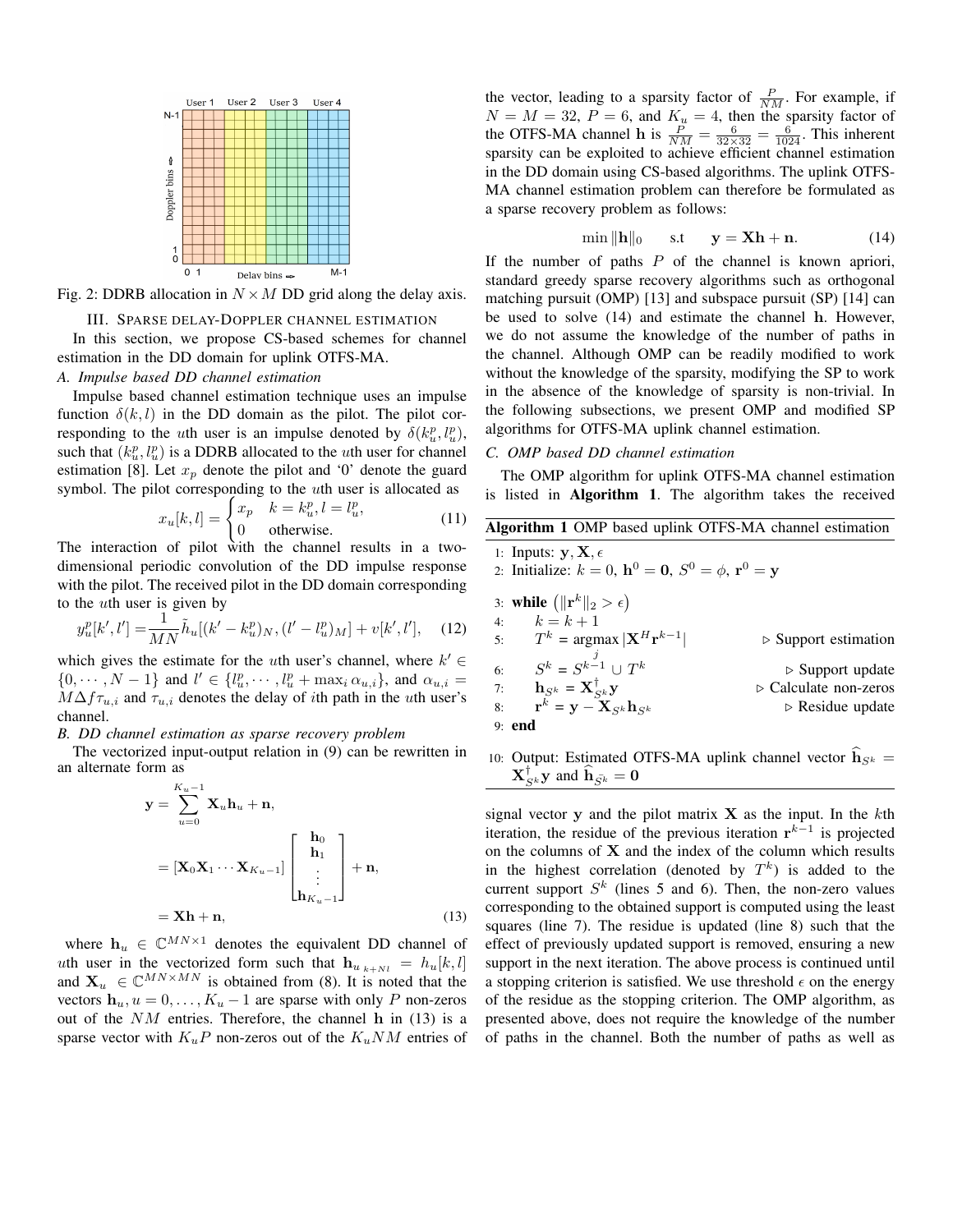the channel gains on these paths are estimated from the received vector **y** and the pilot matrix **X**. We use i.i.d complex Gaussian random sequences in the DD domain as pilots for all the users.

## *D. Modified SP (MSP) based DD channel estimation*

SP has been shown to achieve more robust sparse recovery performance compared to OMP algorithm. However, unlike OMP, the knowledge of underlying sparsity is crucial for achieving good performance with SP. Therefore, we propose a modified SP (MSP) which iteratively estimates the support (and hence the number of paths *P*) and subsequently computes the values corresponding to the estimated support (channel gains). The listing of MSP algorithm is presented in Algorithm 2.

## Algorithm 2 MSP based uplink OTFS-MA channel estimation

- 1: Inputs:  $\mathbf{y}, \mathbf{X}, \epsilon_1$
- 2: Initialize:  $i = 1$ ,  $\mathbf{r}_1 = \mathbf{y}$
- 3: while  $(\|\mathbf{r}_i\|_2 \|\mathbf{r}_{i-1}\|_2 > \epsilon_1)$
- 4: Initialize:  $k = 0$ ,  $h_i^0 = 0$ ,  $S_i^0 = \{l_1^0, \ldots, l_i^0\}$  are indices of *i* max. entries of  $|\mathbf{X}^H \mathbf{y}|$ ,  $\mathbf{a}_i^0 = \mathbf{X}_{S_i^0}^{\dagger} \mathbf{y}$ ,  $\mathbf{r}_i^0 = \mathbf{y} - \mathbf{X}_{S_i^0} \mathbf{a}_i^0$

5: while  $(k \leq k_{max})$ 

- 6:  $k = k + 1$
- 7:  $\tilde{S}_i^k = S_i^k \cup \Theta_i^k$ , where  $\Theta_i^k$  is set of *i* indices corresponding to the *i* max. entries of  $|\mathbf{X}^H \mathbf{r}_i^{k-1}|$
- 8:  $\mathbf{z}_i^k = \mathbf{X}_{\tilde{S}_i^k} \mathbf{y}$
- 9:  $S_i^k = \{l_1^k, \ldots, l_i^k\}$  are *i* entries from  $\tilde{S}_i^k$  which leads to *i* max. entries of  $|\mathbf{z}_i^k|$
- 10:  $\mathbf{a}_i^k = \mathbf{X}_{S_i^k}^{\dagger} \mathbf{y}$
- $\mathbf{y}^k_i = \mathbf{y} \mathbf{X}_{S^k_i} \mathbf{a}^k_i$ 11: **r**
- 12: end
- 13:  $\mathbf{r}_i = \mathbf{r}_i^{k_{max}}$ <br>
14:  $S_i = S_i^{k_{max}}$ <br>
15:  $i = i + 1$
- 
- 
- 16: end
- 17: Output: Estimated OTFS-MA uplink channel vector  $\mathbf{h}_{S_i} =$  $\mathbf{X}_{S_i}^{\mathsf{T}} \mathbf{y}$  and  $\mathbf{h}_{\bar{S_i}} = \mathbf{0}$

The main idea behind **Algorithm 2** is to obtain the sparse solutions using SP by varying the sparsity value  $i$  from  $i = 1$  to  $i = Q$ , such that for  $i > Q$  the decrease in residue is negligible. For each sparsity value *i*, the algorithm starts with an initial support  $S_i^0$ , which contains the initial estimates of the non-zero positions of **h**. To find this initial estimate  $S_i^0$ , the algorithm computes the projection of the received vector **y** on the columns of the pilot matrix **X** and selects the indices of *i* columns of **X** which results in the *i* maximum entries in the projection. The initial estimate of the non-zero values  $a_i^0$  and the initial residue  $\mathbf{r}_i^0$  corresponding to the sparsity value *i* are computed as shown in step 4 of the algorithm. With this initialization, for each sparsity value *i*, the algorithm then refines the support in each iteration  $k$  ( $S_i^k$  in the algorithm) and computes the nonzero values corresponding to the refined support  $(a_i^k)$  as done in the conventional SP algorithm (steps 5 to 12 of Algorithm 2). The residue obtained for the sparsity value  $i$ , denoted as  $r_i$ , is then compared with the residue obtained for the sparsity value  $i - 1$ , denoted as  $\mathbf{r}_{i-1}$ . If the difference  $(\|\mathbf{r}_i\|_2 - \|\mathbf{r}_{i-1}\|_2)$  is greater than a threshold  $\epsilon_1$  (which is chosen sufficiently small), then the sparsity value *i* is incremented and the steps 4 to 15 are repeated. Where as, if the difference  $(\|\mathbf{r}_i\|_2 - \|\mathbf{r}_{i-1}\|_2)$  is less than the threshold  $\epsilon_1$ , the algorithm is stopped and the estimate of the uplink OTFS-MA channel is obtained as shown in step 17 of the algorithm. The pilot matrix **X** used for the MSP algorithm is same as that used in the OMP algorithm.

## IV. RESULTS AND DISCUSSIONS

In this section, we present the performance of CS-based channel estimation algorithms presented in Sec. III. Figures 3a and 3b show the normalized mean squared error (NMSE) performance of the proposed algorithms as a function of pilot SNR for four and eight uplink users  $(K_u = 4, 8)$ , respectively. A DD grid with  $M = 32$  bins along the delay axis and  $N = 32$  bins along the Doppler axis is considered. A carrier frequency of 4 GHz, subcarrier spacing of 15 kHz, and BPSK modulation are used. The DD channel corresponding to the *u*th user is given by  $h_u(\tau, \nu) = \sum_{i=1}^{P_u} h_{u,i} \delta(\tau - \tau_{u,i}) \delta(\nu - \nu_{u,i})$ , where  $h_{u,i}$ s are assumed to be i.i.d and  $\tau_{u,i}$  and  $\nu_{u,i}$  denote the delay and Doppler shifts, respectively, corresponding to the *i*th path of the *u*th user's channel. We consider a channel with five paths  $(P = 5)$  with an exponential power-delay profile. The delay-Doppler profile used for simulations is given in Table I.

TABLE I: Delay-Doppler profile

| Path index $(i)$               |      |       |       |       |       |
|--------------------------------|------|-------|-------|-------|-------|
| Delay $\tau_{u,i}$ ( $\mu s$ ) | 2.08 | 4.164 | 6.246 | 8.328 | 10.41 |
| Doppler $\nu_{u,i}$ (Hz)       |      | 470   | 940   | 1410  | 1880  |

From Figs. 3a and 3b, we observe that the NMSE performance of the CS-based estimation techniques is superior compared to that of the impulse based channel estimation scheme. Among the CS-based techniques, the proposed MSP algorithm shows a better NMSE performance compared to that of OMP. Further, it can be seen that the NMSE performance of impulse based channel estimation scheme shows severe degradation with increase in the number of uplink users. This is because the impulse based channel estimation scheme does not involve any steps to combat multiuser interference, and hence it suffers from multiuser interference.

Figure 4 shows the BER performance of uplink OTFS-MA systems for  $K_u = 8$ , with the channel estimated using *i*) MSP, *ii*) OMP, and *iii*) impulse based estimation scheme. The BER performance with perfect CSI is also shown for comparison. A pilot SNR of 40 dB is used and MMSE detection is performed.